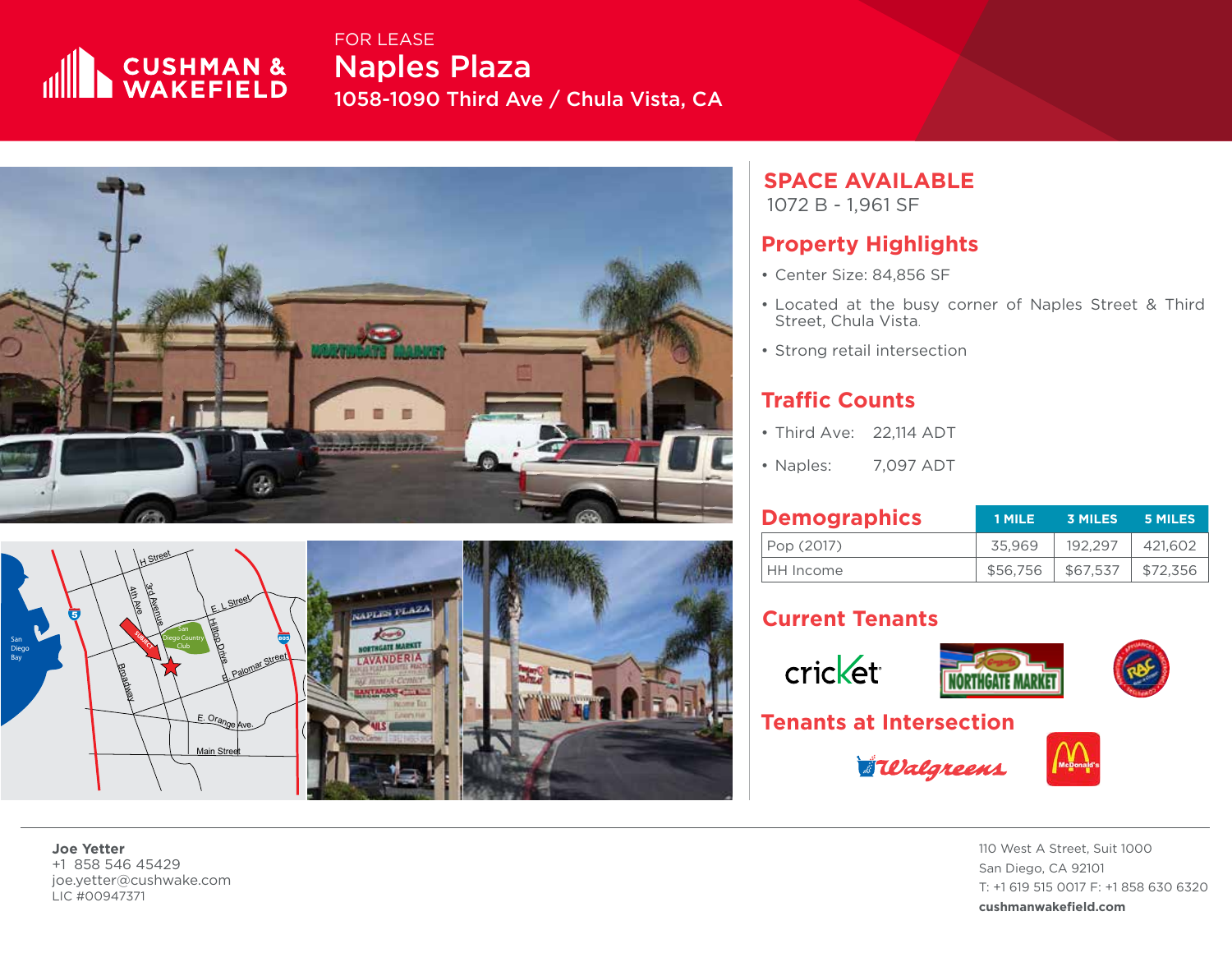

Naples Plaza 1058-1090 Third Ave / Chula Vista, CA FOR LEASE

#### **Current Tenants**



NAPLES STREET

DISCLAIMER: This drawing is for general information purposes only. Any and all features, matters and other information depicted hereon or contained herein are for illustrative marketing purposes only, are subject to modifi to be relied upon by any party and are not intended to constitute representations and warranties as to the size and nature of improvements to be constructed (or that any improvements will be constructed) or as to the ident

The information contained herein has been given to us by the owner of the property or other sources we deem reliable. We have no reason to doubt its accuracy, but we do not guarantee it. All information should be verified

**Joe Yetter** +1 858 546 45429 joe.yetter@cushwake.com LIC #00947371

110 West A Street, Suit 1000 San Diego, CA 92101 T: +1 619 515 0017 F: +1 858 630 6320 **cushmanwakefield.com**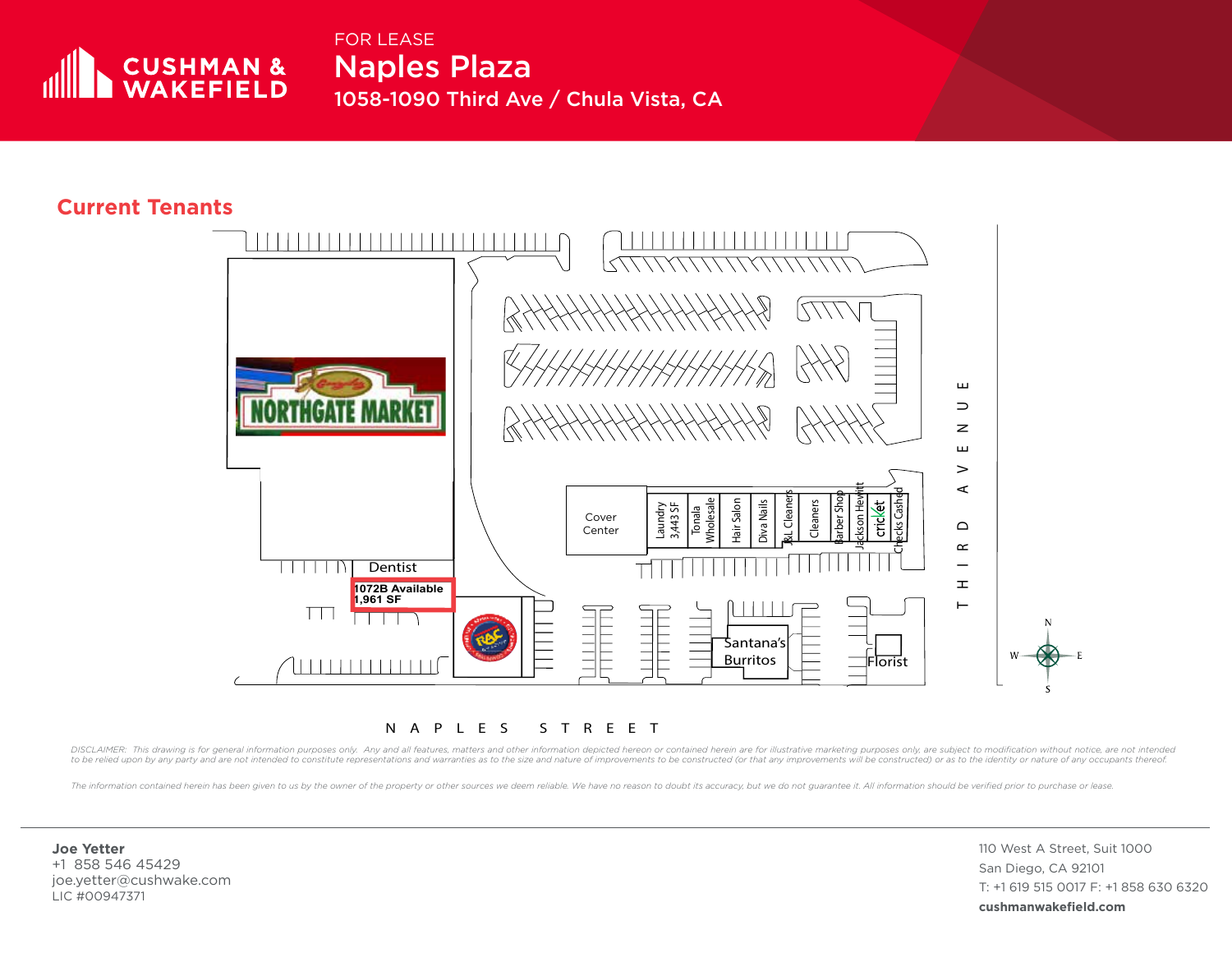

FOR LEASE

Naples Plaza 1058-1090 Third Ave / Chula Vista, CA

**Aerial**



**Joe Yetter** +1 858 546 45429 joe.yetter@cushwake.com LIC #00947371

110 West A Street, Suit 1000 San Diego, CA 92101 T: +1 619 515 0017 F: +1 858 630 6320 **cushmanwakefield.com**